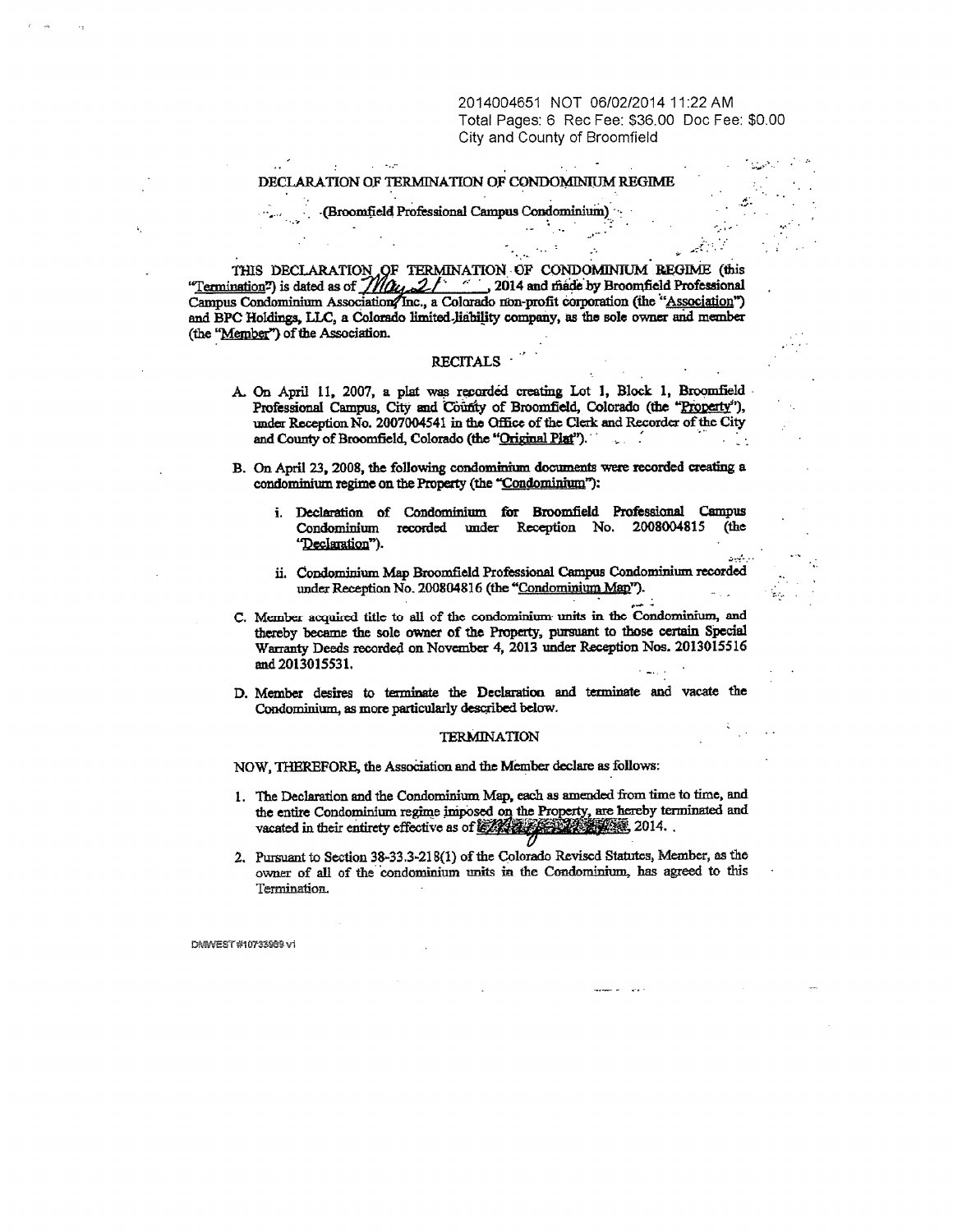2014004651 NOT 06/02/2014 11:22 AM Page 2 of 6

 $\mathbf{r}$ 

- **3. Though no site plan or other approval required the formation of the Condominium,** Pursuant to Section 38-33.3-218(1.5) of the Colorado Revised Statutes, a fully **executed copy of this Termination will be sent by certified mail or hand delivered to the governing body of the City and County of Broomfield, Colorado.**
- **4. Pursuant to Section 38-33.3-218(2) of the Colorado Revised Statutes, this Termin**ati**on shall be recorded prior to July 1, 2014. If this"Teanination is not recorded prior to July 1, 2014, it shall be considered void**
- **5. Upon recording of this Termination, the legal description of the Property shall revert to its legal description as set forth on the Original Plat (being for avoidance of doubt, Lot 1, Block 1, Broomfield Professional Campus, City and County of Broomfield; Colorado).**
- **6. Pursuant to Section 18.1 of the Declaration, Member, being the only owner of a condominium unit in the Condominium and sole member of the Association, and** [Great Western Bank], being the sole "Eligible Mortgagee" (as defined in the **Declaration), hereby consent to this Termination.**

**[Remainder of Page Intentionally Left Blank]**

2

**Contact of Contact**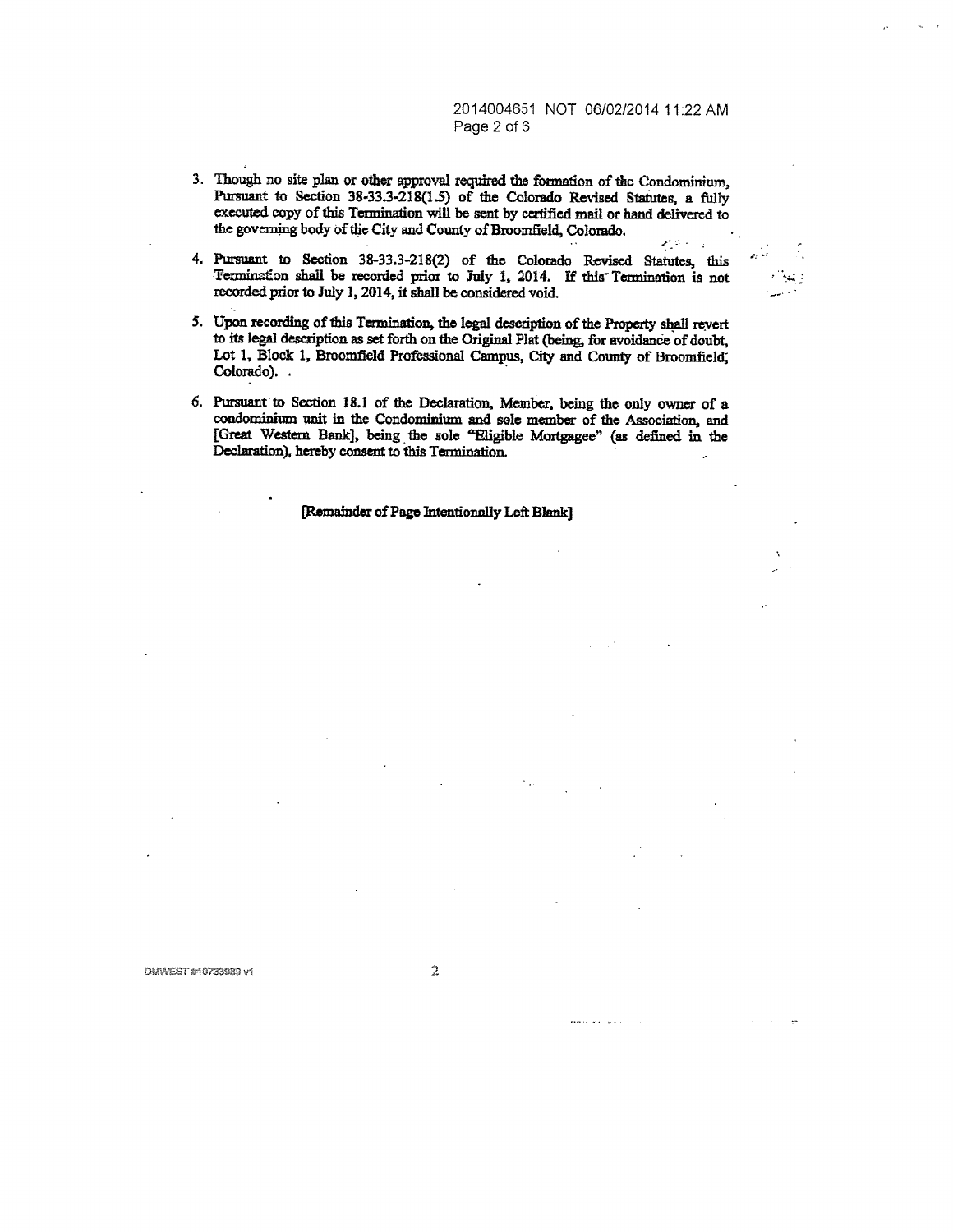2014004651 NOT 06/02/2014 11:22 AM Page 3 of 6

IN WTiNESS WHEREOF, the undersigned Member and Association have executed this Termination as of the date set forth above.

## **ASSOCIATION**

المتواطئ

and the state of the state of the state of the state of the state of the state of the state of the state of th

| BROOMFIELD PROFESSIONAL CAMPUS<br>CONDOMINIAN ASSOCIATION, INC.,<br>a Colorado Apporti corporation |  |
|----------------------------------------------------------------------------------------------------|--|
|                                                                                                    |  |
|                                                                                                    |  |

المتوازعة

By: Name: Title: President

### STATE OF COLORADO ) COUNTY OF Broom **ss )**

The foregoing instrument was acknowledged before me this  $\partial \cup$  day of  $M$ a $\gamma$  \_\_\_\_\_\_, 2014 by <u>Paul Pewter truck</u> as President of Broomfield Professional Campus Condominium Association, Inc., a Colerado non-profit corporation, on behalf of the corporation.

(Notary's official signature)



(Commission Expiration)

[Signatures Continue on Next Page]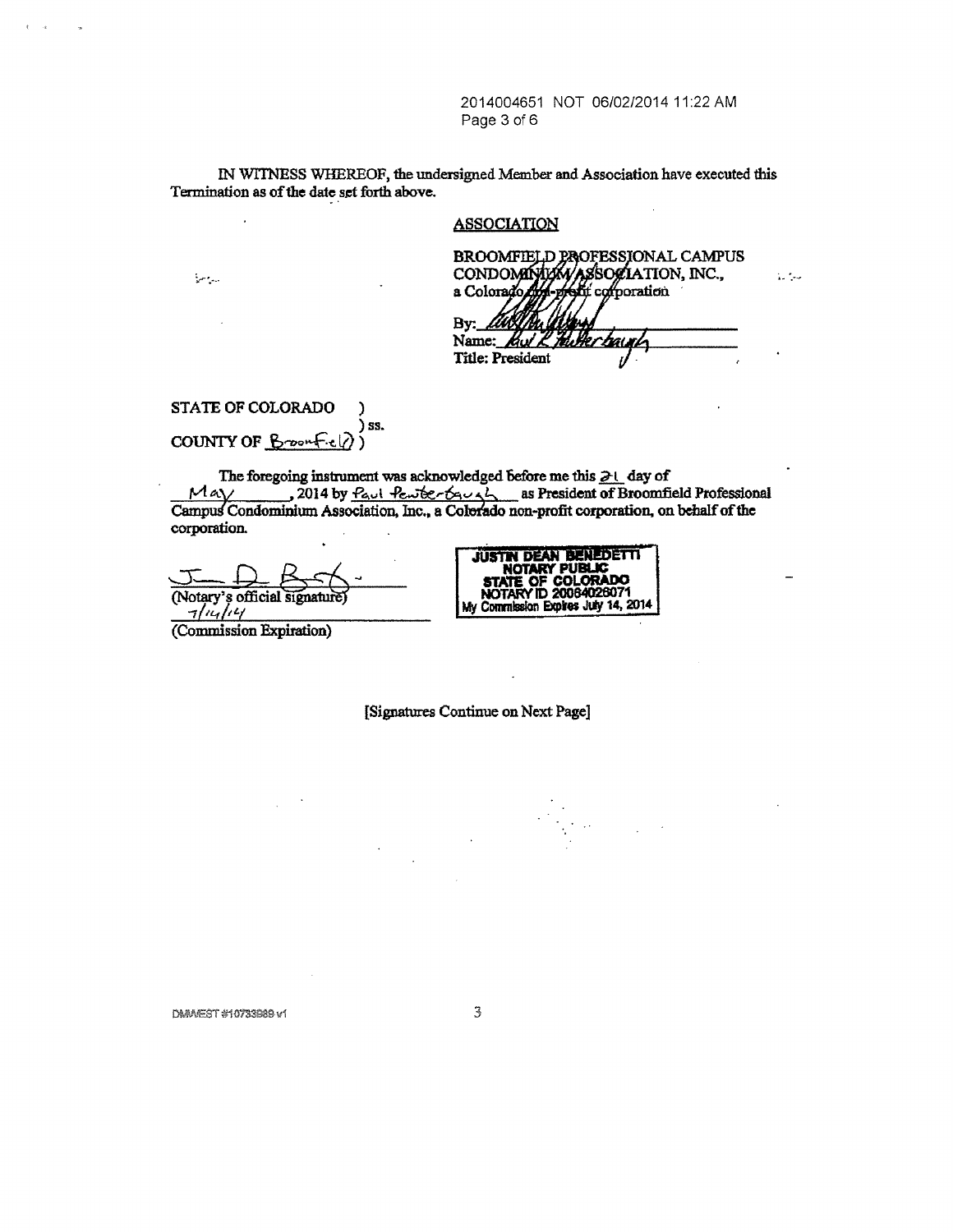2014004651 NOT 06/02/2014 11:22 AM Page 4 of 6

OWNER and MEMBER

BPC HOLDONG a Colorado M liability company  $By:$ <u>I</u>tth Name: Buy PowerDay Title: Mingger

STATE OF COLORADO  $\lambda$ ) ss. COUNTY OF  $\mathcal{B}_{\text{room}}$  $\mathcal{Y}$ 

Å,

The foregoing instrument was acknowledged before me this  $\frac{\partial l}{\partial x}$  day of  $\frac{M_{\text{max}}}{2014}$  by  $\frac{\rho_{\text{max}}}{2014}$   $\frac{\rho_{\text{max}}}{2014}$  as  $\frac{M_{\text{max}}}{2014}$  of BPC<br>Holdings, LLC, a Colorado limited liability company, on

 $\sqrt{2}$ (Notary's official signature)  $7/14/14$ 

(Commission Expiration)



وراجعا

 $\mathcal{L}_{\text{max}}$ 

 $\sim$   $\sim$  $\sim 10$ 

 $\bar{\mathcal{L}}$ 

[Mortgagee Acknowledgement Follows]

4

DMM/EST #10733989 v1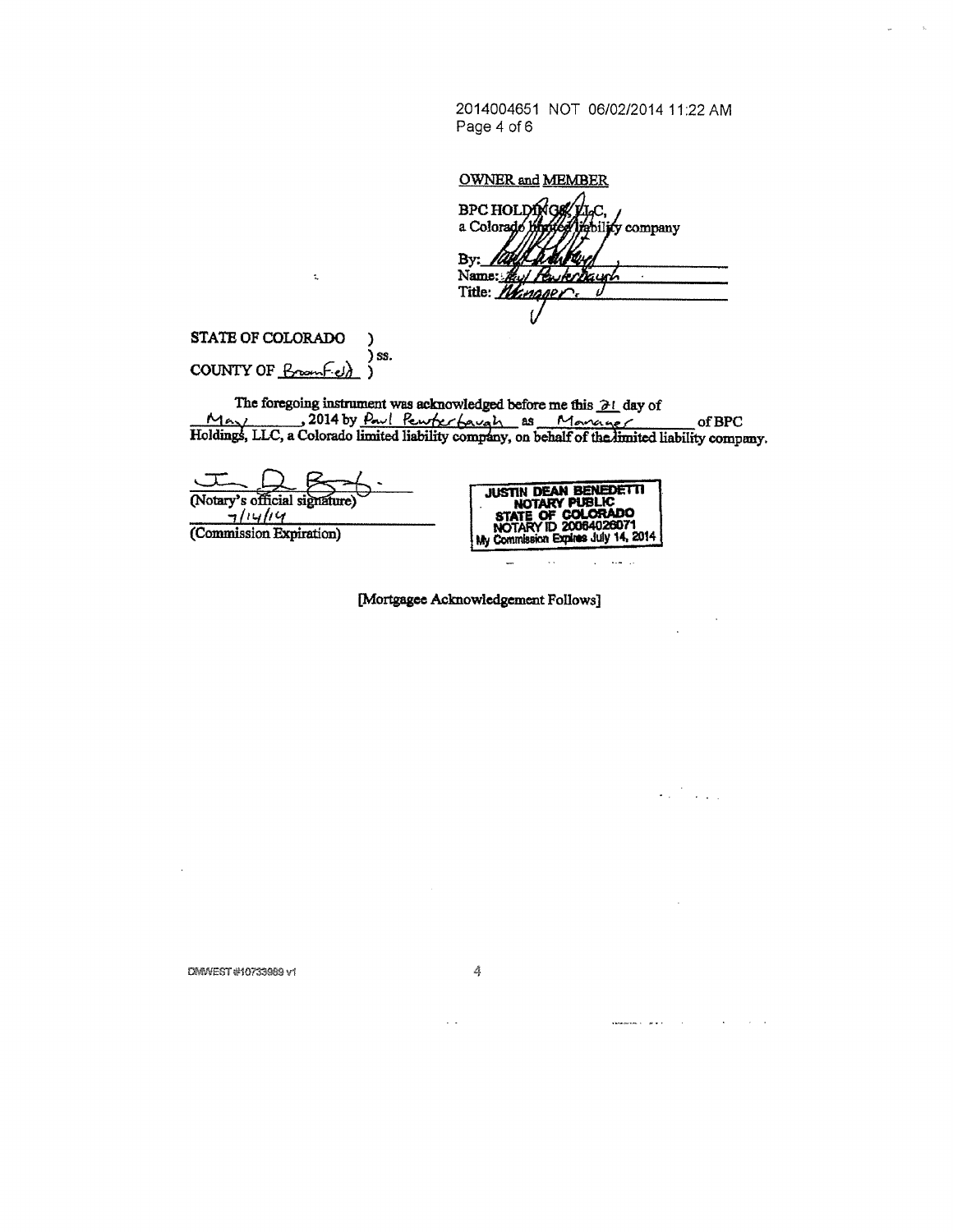2014004651 NOT 06/02/2014 11:22 AM Page 5 of 6

## ELIGIBLE MORTGAGEE CONSENT

Great Western Bank, as the beneficiary under these certain Deeds of Trust recorded November  $4^{\text{th}}$ , 2013 under Reception No. 2013015533 and recorded April 2<sup>nd</sup> 2014 under Reception No. 2014002617, hereby consents to this Termination and the termination of the Condominium regime as more particularly described herein.

j, **GREAT WESTERN BANK** В١ Name: 9 Title:

STATE OF COLORADO ) 88. COUNTY OF Branfield)

 $km<sub>2</sub>$  . ....

 $\mathcal{A}=\mathcal{A}=\mathcal{A}$  as

The foregoing instrument was acknowledged before me this  $\geq 1$  day of , 2014 by Sandra L Vickers as Vice President  $M$ a $V$ of Great Western Bank, on behalf thereof.

(Notary's official signature)  $71414$ 

(Commission Expiration)



 $\mathcal{A}^{\mathcal{A}}$  .  $\sim$   $\sim$